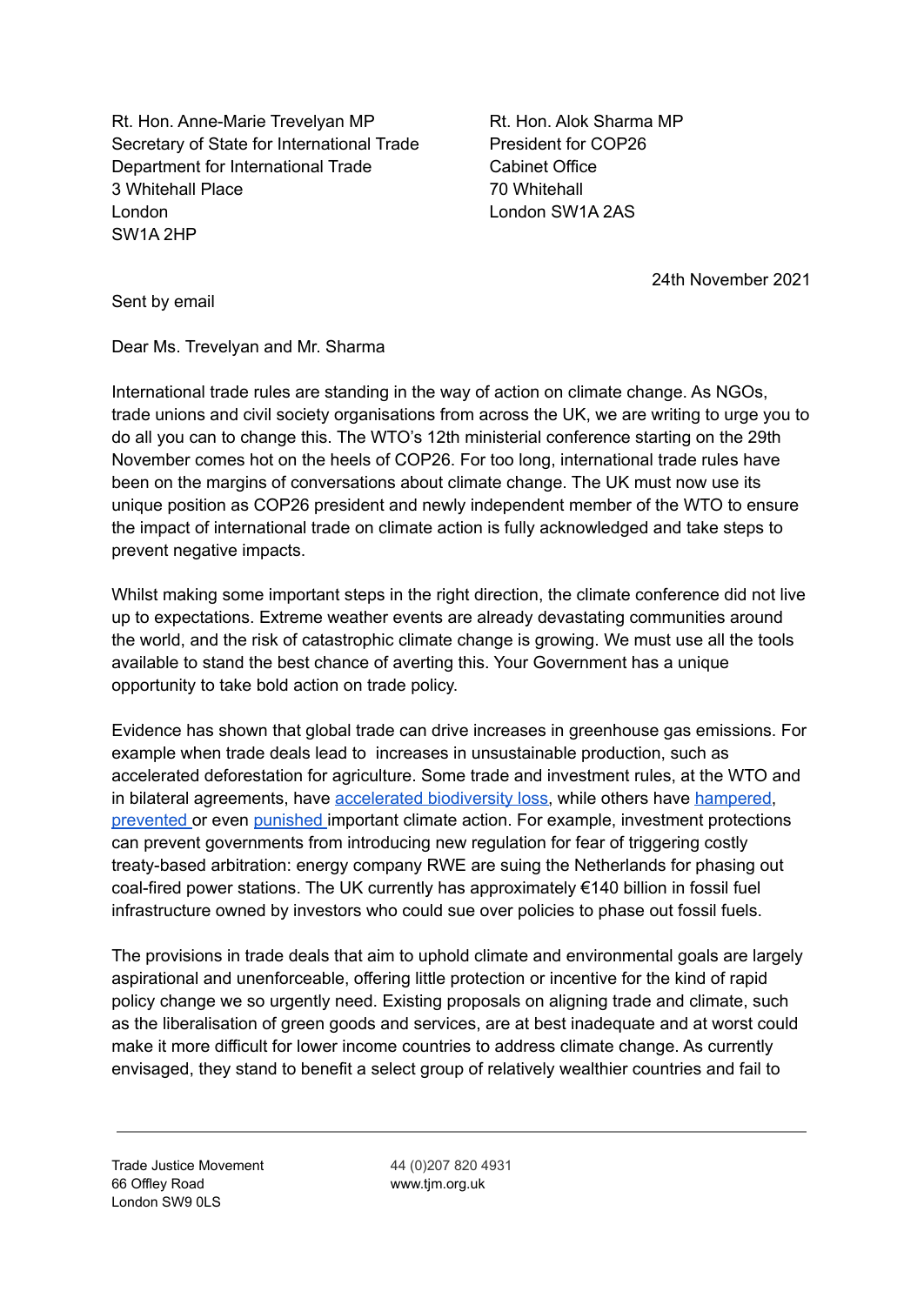account for historical responsibility or economic asymmetries between rich and poor countries.

Trade and trade agreements should explicitly give legal precedence to the rights and responsibilities of governments to take climate action without fear of legal challenge. This would help to ensure they become tools for structural transformation, providing important levers to shift our production and consumption towards zero emissions while advancing economic development, raising living standards and creating decent jobs. The question we should be asking is: how do we design our trade policy so that it helps to achieve our climate and development commitments? It is clear that a fundamental overhaul of trade rules is needed, including moving away from viewing ever-increasing trade as an end in itself.

We are calling on you as a matter of urgency, as President for COP26 and Secretary of State for International Trade, to publicly confirm the UK's commitment to ensuring trade will be aligned with climate goals. The UK should use its COP presidency and new independent membership of the WTO to:

- Work with partners to create a forum to bring trade, environment and development Ministers together to discuss this agenda, ideally via UNCTAD and the UNFCCC;
- Ensure trade agreements give priority to the needs of the Global South by upholding the aligned principles of Special and Differential Treatment at the WTO, and Common but Differentiated Responsibility under the UNFCCC;
- Put pressure on the WTO to change its rules to ensure that they do not slow down, constrict, raise the cost of or otherwise interfere with climate action. The first step should be a fast and comprehensive "climate waiver" that prohibits countries from challenging each others' climate policies under the WTO;
- Work at the WTO and in bilateral deals to expand policy space for green industrial policies that support decent jobs; enhance intellectual property rights flexibilities and technology transfer incentives for climate and environment-related goods; and support the transition to renewable energy in the South.
- Immediately phase out the most damaging aspects of UK trade agreements, including investor-to-state dispute settlement (ISDS) mechanisms and work with other countries to do the same.
- Ensure meaningful engagement with a broad range of stakeholders.

We want to see much more leadership from the UK on ensuring trade is aligned with climate goals, at a time when we could be driving important change. This is an opportunity to make sure that bold proposals for change lead the narrative at MC12.

Signed:

Ruth Bergan, Senior Adviser, Trade Justice Movement Charlotte Timson, CEO, Traidcraft Exchange Miriam Turner & Hugh Knowles, Co-Executive Director, Friends of the Earth England, Wales and Northern Ireland